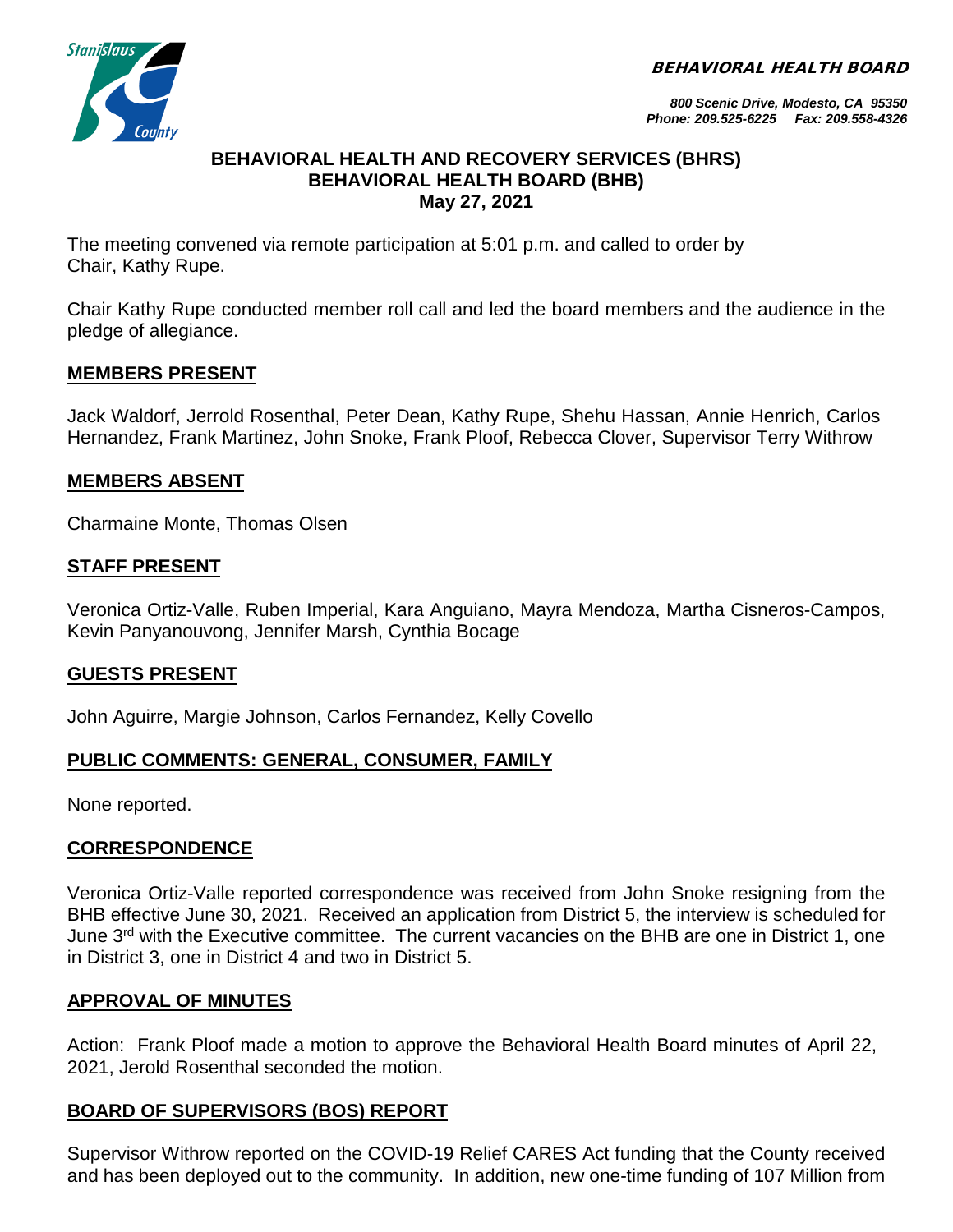Behavioral Health Board May 27, 2021 Page 2 of 3

the American Rescue Plan Act (ARPA) has been granted. The Board of Supervisors are in the initial stages in planning how to deploy this funding. The funding will need to be used by the end of 2024.

### **PRESENTATION: Mental Health Services Act (MHSA) Three Year Plan and Annual Update**

Martha Cisneros-Campos, MHSA Planning Manager provided a PowerPoint presentation with a brief overview of the MHSA Three Year Plan that entails the implementation of three proposed programs and its funding. The programs include Early Psychosis Learning Healthcare Network (LHCN) Statewide Collaborative; Full Service Partnership (FSP) Multi-County Collaborative; Community Planning Process and Stakeholder Input for Increased Innovation Planning, Design and Implementation. The MHSA Three Year Plan and Annual Update went for 30-day public review and comment period which closed on April 30, 2021.

## **PUBLIC HEARING - MHSA Three Year Plan and Annual Update FY 2019/2020 and FY 2020/2021**

Kathy Rupe called the public hearing to order regarding the MHSA Three Year Plan for FY 2020- 2023 and Annual Update for FY 2019/2020 and FY 2020/2021. Kathy opened the floor to those present who wished to comment. There being no further comments, the hearing on the MHSA Three Year Plan for FY 2020-2023 and Annual Update for FY 2019/2020 and FY 2020/2021 closed.

## **COMMITTEE REPORTS**

# **EXECUTIVE COMMITTEE**

Kathy Rupe reported the committee met on May 6, 2021 and set the agenda. The committee agreed to have the MHSA Three-Year Innovation Plan and Annual Update public hearing as a presentation from Martha Cisneros Campos. The 30-day public review and comment period closed on April 30. Kathy announced Shehu Hassan as the new Chair of the BHB Contract-Run committee replacing Rebecca Clover effective in May. Frank Ploof reported the Ad hoc committee on BHRS/Law Enforcement partnership concluded their findings and will be providing a report at the executive meeting in June.

### **IMPACT - CONTRACT RUN SERVICES**

Shehu Hassan reported the committee met on May 12, 2021 and discussed how this committee will move forward and potential presentations.

### **IMPACT - DEPARTMENT RUN SERVICES**

Peter Dean reported the committee was provided an update from the Housing and Employment Services program.

### **MANAGED CARE**

Jack Waldorf reported the committee discussed the Psychiatric Health Facility (PHF) operations and hospitalization rates. Medi-Cal reimbursements have improved overall and proceeding as normal.